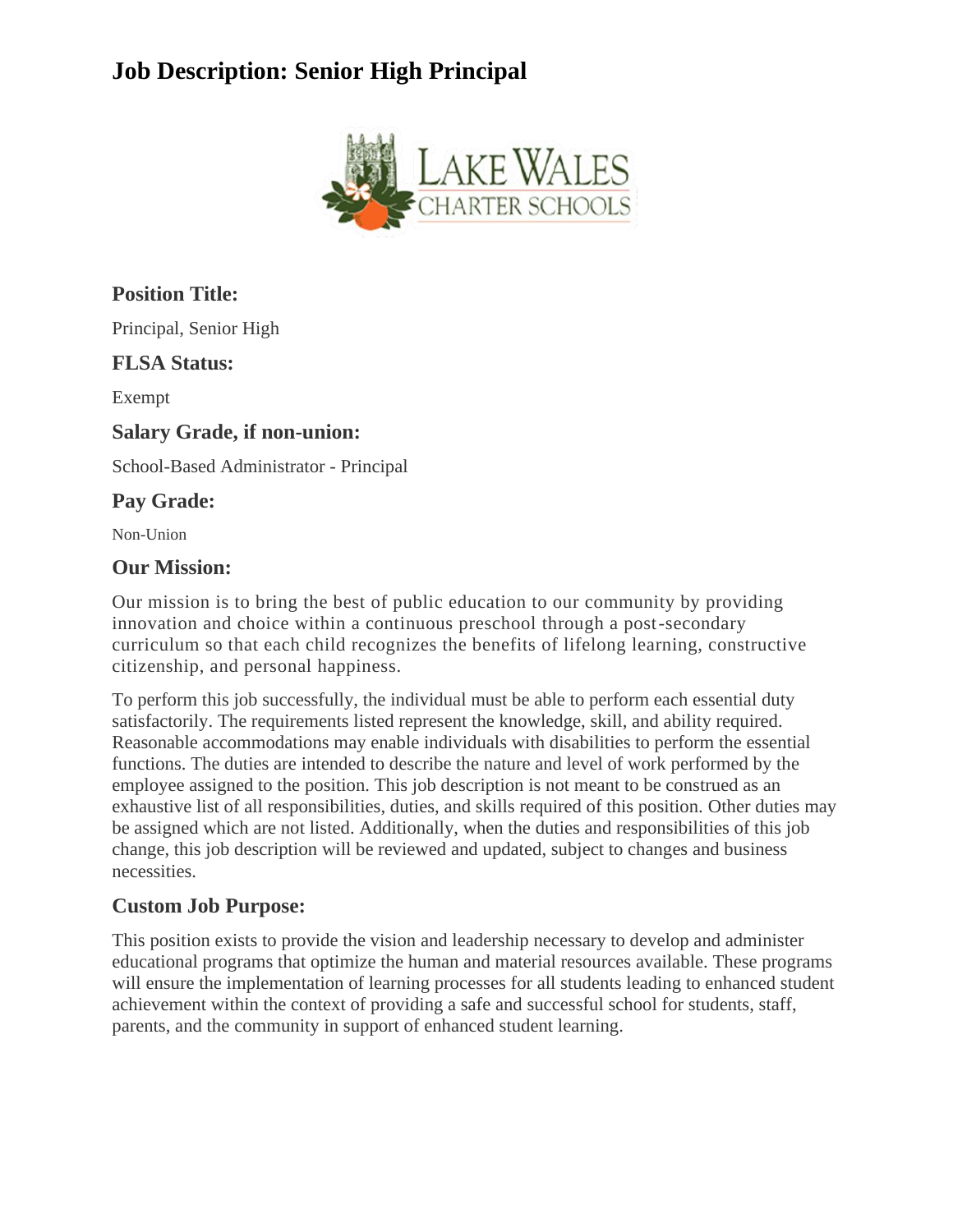#### **Essential Functions of this Job**

Provides leadership for and management of programs and processes related to instruction, school operations, compliance with school charter contract, personnel management, business management, student support services, student activities, and community involvement. This includes but is not limited to the following:

\* achieving results on the school's student learning goals and directing energy, influence, and resources toward data analysis for instructional improvement, development and implementation of quality standards-based curricula;

\* demonstrating that student learning is their top priority through effective leadership actions that build and support a learning organization focused on student success;

\* working collaboratively to develop and implement an instructional framework that aligns curriculum with state standards, effective instructional practices, student learning needs, and assessments;

\* recruiting, retaining, and developing an effective and diverse faculty and staff; focusing on evidence, research, and classroom realities faced by teachers;

\* linking professional practice with student achievement to demonstrate the cause and effect relationship;

\* facilitating effective professional development;

\* monitoring implementation of critical initiatives;

\* securing and providing timely feedback to teachers so that feedback can be used to increase teacher professional practice; knowledge of Lake Wales Charter Schools' due processes;

\* providing structure for and monitoring of a school learning environment that improves learning for all of the school's diverse student population;

\* employing and monitoring a decision-making process that is based on vision, mission, and improvement priorities using facts and data;

\* managing the decision-making process, but not all decisions, using the process to empower others and distribute leadership when appropriate;

\* establishing personal deadlines for self and the entire school;

\* using a transparent process for making decisions and articulating who makes which decisions;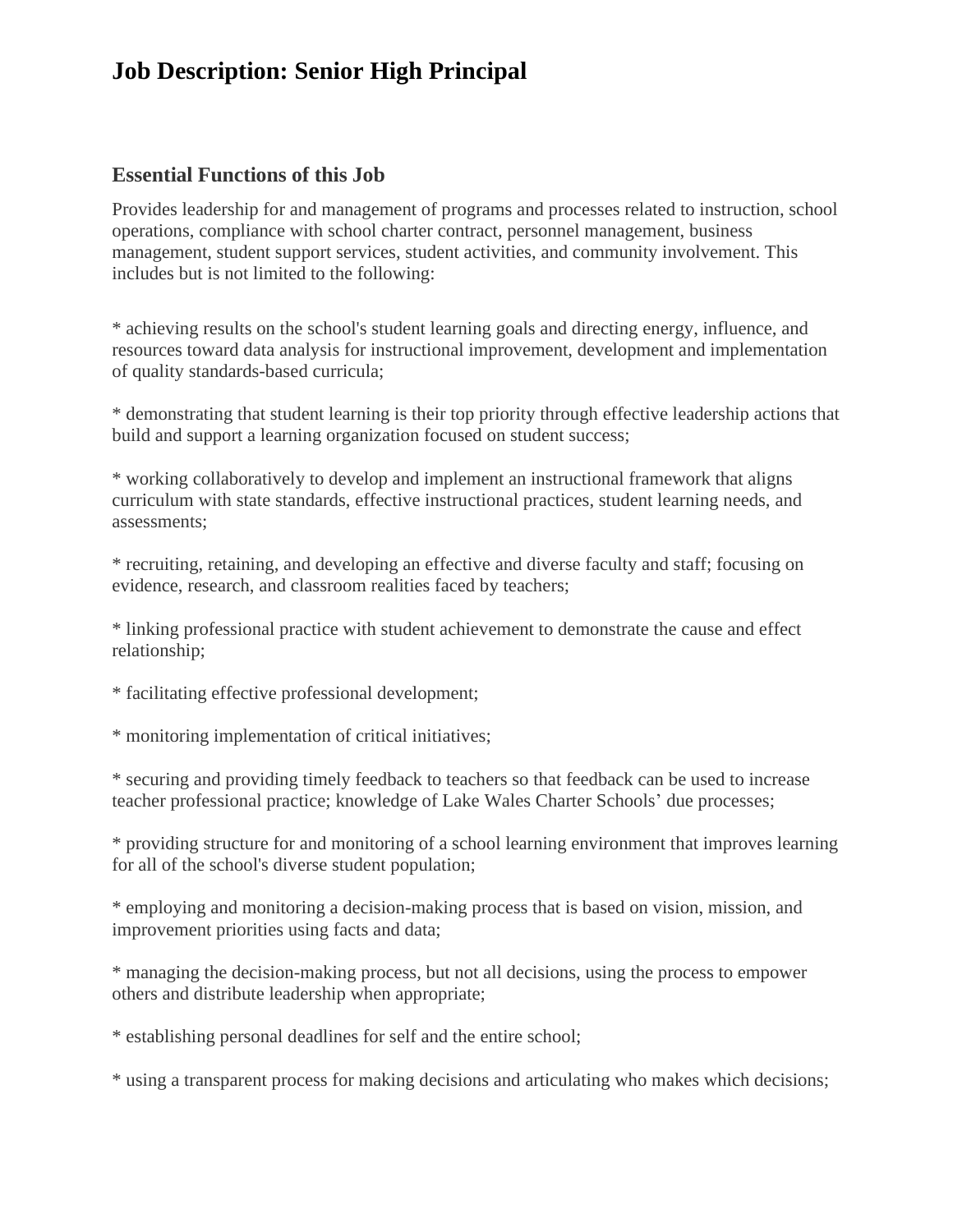\* actively cultivating, supporting, and developing other leaders within the school, modeling trust, competency, and integrity in ways that positively impact and inspire growth in other potential leaders;

\* managing the organization, operations, and facilities in ways that maximize the use of resources to promote a safe, efficient, legal, and effective learning environment;

\* effectively managing and delegating tasks and consistently demonstrating fiscal efficiency such as the school operational budget;

\* understanding the benefits of going deeper with fewer initiatives as opposed to superficial coverage of everything;

\* using appropriate oral, written, and electronic communication and collaboration skills to accomplish school and system goals by practicing two-way communications, seeking to listen and learn from, and building and maintaining relationships with students, faculty, parents, and community;

\* managing a process of regular communications to staff and community, keeping all stakeholders engaged in the work of the school;

\* recognizing individuals for good work;

\* maintaining high visibility at school and in the community;

\* demonstrating personal and professional behaviors consistent with quality practices in education and as a community leader by staying informed on current research in education and demonstrating their understanding of the research;

\* engaging in professional development opportunities that improve personal, professional practice and align with the needs of the school system;

\* and generating a professional development focus in their school that is clearly linked to the system-wide strategic objectives.

#### **Non-Essential Functions of this Job**

Performs other duties as assigned.

#### **Knowledge, Skills, and Abilities:**

Demonstrated behaviors related to each of the essential performance criteria for the position of a Florida School Leader as follows: Student Learning Results, Student Learning as a Priority, Instructional Plan Implementation, Faculty Development, Learning Environment, Decision Making, Leadership Development, School Management, Communication, and Professional and